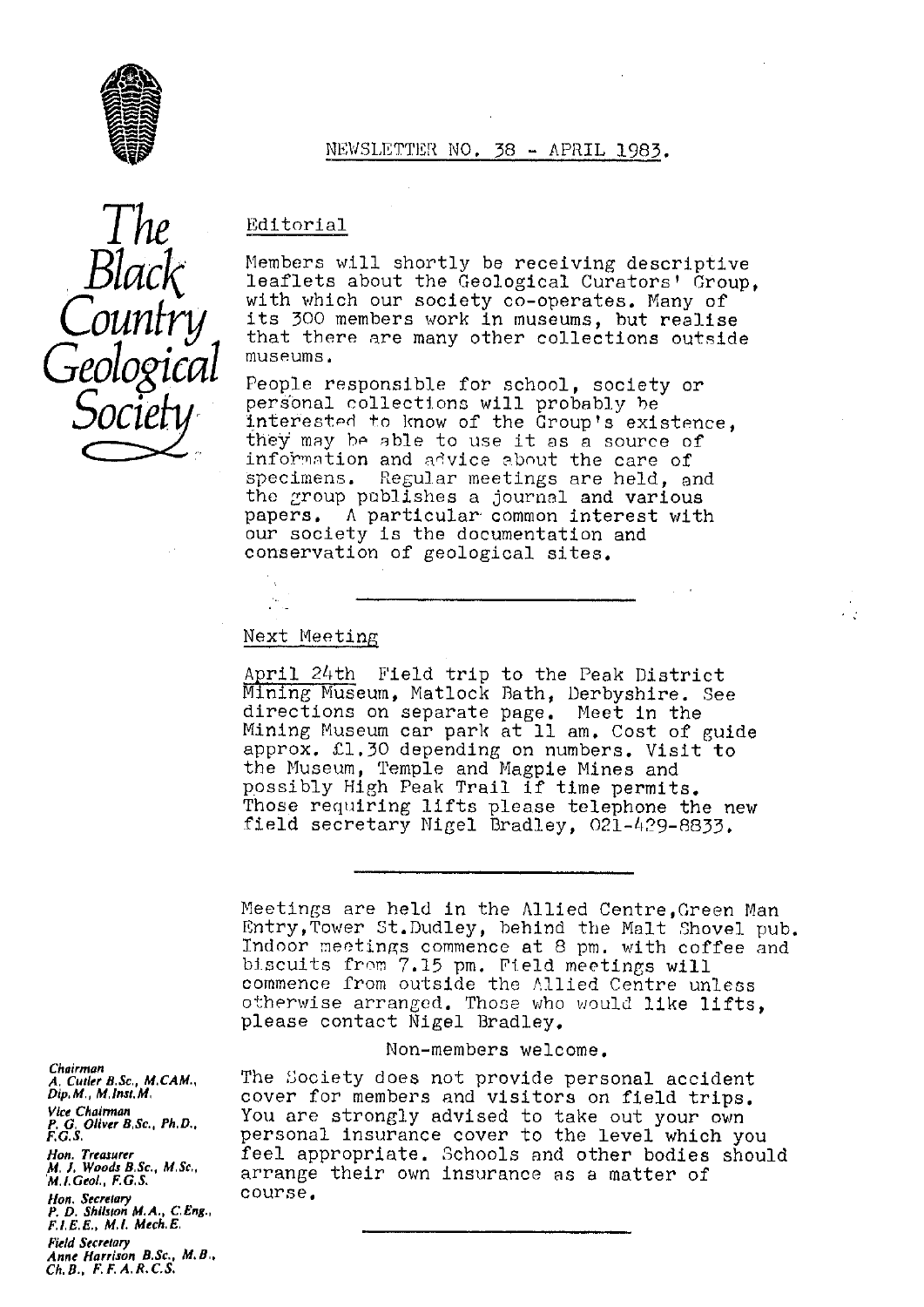## Programme 1983 .

May 9th Palaeomagnetism applied to Sedimentology". Lecture by Dr. P. Turner of Aston University. The speaker's special interest is in continental red beds and their magnetic reversals.

June 6th Evening field trip. 1ding stones of Birmingham". Leader Paul Chilston. Meet outside the Allied Centre 7.15 pm. for a guided walk through the city centre, indicating the geology underfoot and some of the building stones used, ending at the "Longboat" canalside pub.

June 27th Trip to Ham Dingle and Wychbury Hill. Meet Foley Arms 7 pm. Ham Lane,Stourbridge. Leader Alan Cutler.

July 9th Cannock area to include Kingswood Opencast Mine. Restricted to 20. Names required in advance as soon as possible please to Nigel Bradley. mestricted to 20. Wames required<br>in advance as soon as possible<br>please to Nigel Bradley.<br>September 26th Lecture by Dr.<br>Trevor Ford on the Mineralisation

of Derbyshire.

October 23rd Joint field meeting with the Shropshire Geological Society to Black Country sites.

November Social evening.

December "The Biology of Trilobites". Lecture by Dr.P.D. Lane of Keele University.

### October 10th 1982 .

Field trip to the Wreking and nny Valley. Leader Jeremy Krause .<br><mark>Field trip to the Wreking an<br>Onny Valley. Leader Jeremy K<br>of the Shropshire Geological</mark><br>Society. Society.

This joint trip with the Shropshire Society began at Forest Glen car park, where there are faulted Uriconian rocks. In the quarry nearby were Uriconian deposits of late Precambrian age. They are flanked by Cambrian sediments, possibly with a faulted junction. The dolerite dyke first seen in Forest Glen was also seen in the south-west

face of this quarry. Yellow weathering of rhyolitic material was clearly seen but not the Cambrian basal conglomerate.

The next quarry was totally within the Cambrian sequence. It is in very durable, re-cemented Wrekin quartzite, intruded by pink granophyre. Ripple marks were very obvious, as was the local faulting and the resultant slickensiding. The Shropshire Society had had a small exposure excavated in the Comley series in this area, which disclosed lime rich beds of grey, micaceous clay. Worm burrows were found but no other evidence of fossils. The sequence here is not yet decided but it is higher than other nearby Comley beds.

The next quarry was being extensively worked, initially for work on the M54. A reverse fault was seen high on the back wall with a displacement of about six inches.

We drove to Maddocks Hill quarry which had changed a lot since our last visit on 5.10.80 (see newsletter 25). The hill was formed from an intrusion of Camptonite, an attractive coarse grained rock of black augite and pink feldspar, into Tremadocian Shineton Shales dipping vertically. Many of the party climbed the scree and found the dendritic graptolite Dictyonema flabeliforme in abundance.

Lunch was taken at the Huntsman in Little Wenlock, followed by a pleasant drive over rich dark soils with luxurious hedgerows and gardens to the Onny river.

We were met by John Norton, curator of Ludlow Museum, who showed us the Ordovician sequence in the valley. At the first stop, those with waterproof footwear waded across the fast current to the far bank which showed the unconformity between the Onny shales and the overlying Iiughley. shales of the Silurian. Both deposits appeared to have been laid down under similar conditions, and only a change in dip showed the unconformity. Fragments of trilobites were found, and a large piece of Chatwall Flags with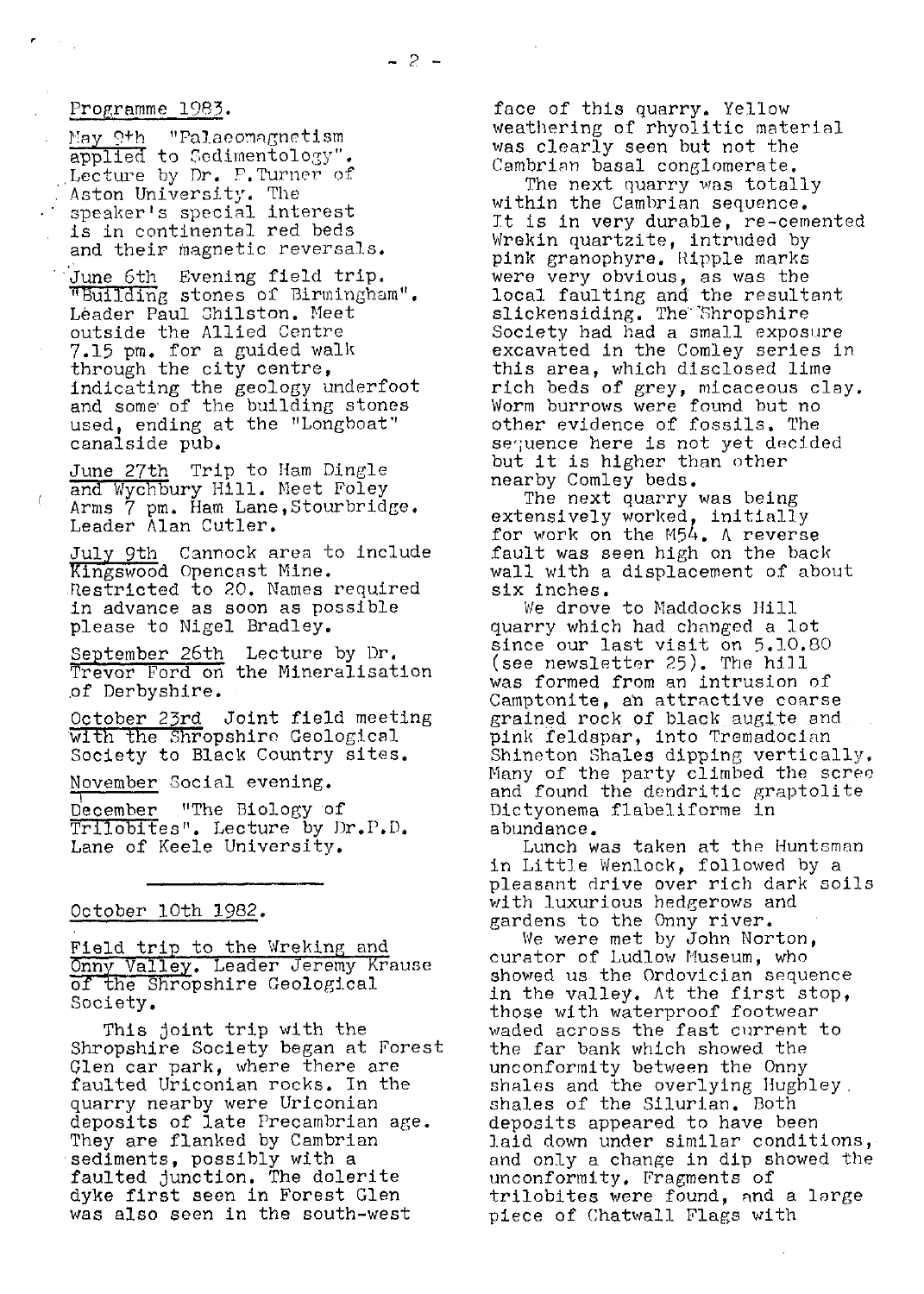with burrows, brachiopods and a large coral.

Along the abandoned Bishop's Castle railway line was a small exposure of Alternata limestone. The Hoar Edge Grits here dipped almost vertically, and were faulted up against Precambrian rock of the western Longmyndian Wentnor series.

After crossing the river we came to the green and purple Chatwall sandstone, containing lenses of brachiopods, and showing deltaic false bedding.

The Cheney Longville Flags further west yielded many fossils including brachiopods,  $\texttt{tentaculites, a cephalon of the}$ Trilobite Chasmops extensa, and bryozoans. Finally hesido the A489 were the Acton Scott bcds, poorly {'ossiliferous yellow mudstones.

About 50 people attended this friendly, interesting and rewarding day, and thanks were extended to John Norton and Jeremy Krause, who each so ably led their part of the day.

Hilary Logan.

## The November Social 1982.

 $\sim$  $\mathbf{v} \in \mathcal{E}$  $\chi^{(0)}$ 

> The Social this year was a daytime event. The day started at the Black Country open air museum. The idea for creating a museum was  $\sqrt{ }$ born in 1952 but work did not .start until 1975. The museum is still not complete but there is already plenty to see.

Our guide, Eric, started by telling•us'the history of the museum and described some of the problems that have been encountered, for example the presence of at least forty old mine shafts. Two of these have been put to good use. One is being used to develop the Racecourse Colliery. The other will be used to demonstrate the Newcomen engine. A similar steam engine was set to work in 1712 at one of Lord Dudley's collieries not far from the museum site. The original engine has been lost but a replica is being constructed from an engraving

produced in 1719. The tramway goes from the museum entrance, past the colliery to the Black Country village.

Houses, shops and workshops from various Black Country locations have been reconstructed on the site. As we walked round these old buildings many of us were surprised to find how much we remembered from our childhood homes: At the end of the village street is the Bottle and Glass public house. It was too early in the day for alcoholic refreshment, so we stuffed ourselves with mince pies and warmed our hands in front of the wood fire in the huge inglenook fireplace. The rays of wintery sun cut through the woodsmoke and most of us began to feel the atmosphere of the Black Country all those years ago.

It was hard to drag ourselves away from the warmth of the fire, but a visit to the canal basin and chainshop should not be missed. From the canal basin we could see the entrance to the Dudley tunnel and the great lifting bridge. In the boat dock we could see how old boats were given new life in the roofs and walls of old dock buildings. We also saw the tiny cabin of the "Diamond", and it was hard to imagine how two adults and two children could possibly have managed in such cramped conditions. Diamond's hull was badly damaged by a bomb durin $\it \ell$ the last war and has not yet been restored.

At the end of the morning we felt that we had only appreciated a small part of the museum. There is too much to see in a morning and everyone felt that another visit would be well worthwhile.

We had lunch at the Park Inn. Mrs.Concannon provided us with a traditional Black Country lunch of faggots and mushy peas. This was washed down with Holden's beer which is made next door..

About 35 members and friends helped to make this a very enjoyable social event, and I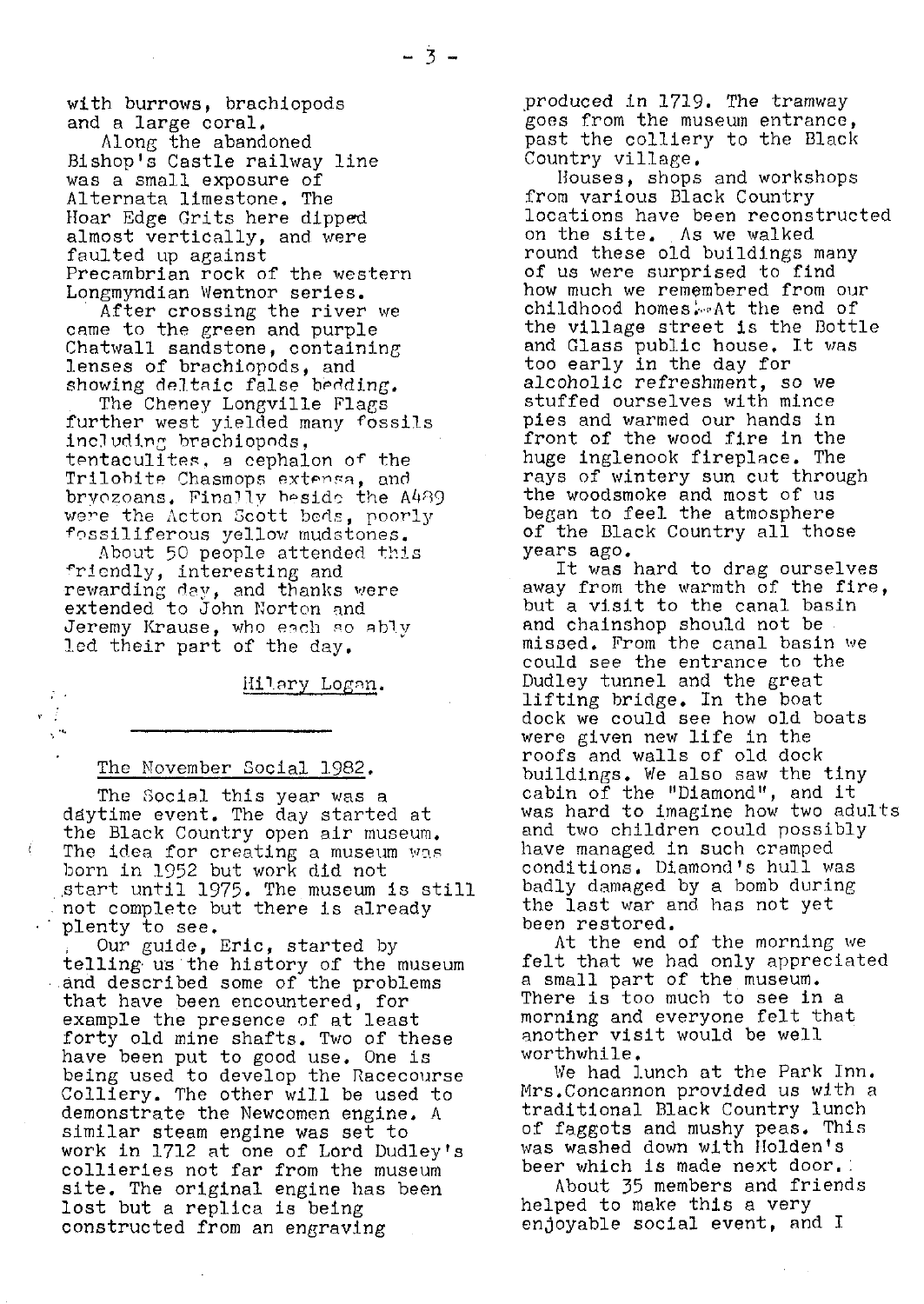## hope next year's social will be as successful.

Anne Harrison .

## January 10th 1983.

## From the Petrified Forest to Death Valley and Yosemite.

We were pleased to welcome back an old friend of the B.C.G.S. - Mr.Bill Hardie of Birmingham University. Mr. Hardie is well known for his dynamic style (dare I say exhausting) when leading field trips. He was equally enthusiastic when he described the first trip made by a group from the Geologists' Association to the New World.

We were left breathless by his description of the eleven day tour to the western U.S.A. during which time they travelled 2000 miles. Since collecting and hammering were forbidden, Mr.Hardie's souvenirs of the 'tour are a collection of more than 150 marvellous slides.

The tour started in Las Vegas and included a visit to the museum and tar pits which glug with bubbles of methane. Many fossil vertebrates are displayed in the museum. They were found in the tar pits where they had got stuck having mistaken tar for water. Realistic models have been placed around the pits illustrating the animals found there.

From Los Angeles to *Phoenix* and Flagstaff the road passes through desert. The slides showed organ pipe cacti in the foreground, and the block faulted Precambrian mountains in the distance. We could almost feel the heat. The temperatures were about 110 degrees F. and all members of the party had to carry a litre water bottle to protect against dehydration.

From Flagstaff which is on a limestone plateau there were good views of Mount Humphreys which is basalt. This mountain is surrounded by cinder cones, the

youngest of which, Sunset Crater, erupted in 1967.

The route continued through the Painted Desert. The colours of mauve, red and yellow are due to mudstones and siltstones similar to Keuper marl. The rocks are carved out into beautiful shapes by flash. floods. Nine inches of rain falls each year in the desert. The route continued northwards to the petrified forest national park which is in part of the Painted Desert. Here lie huge trunks of trees which flourished and died in the Triassic and were later silicified. The trees still lie in the positions where they fell. Specimens taken for microscopic study show that the cell structure is perfectly preserved. The silica is derived from Pleistocene volcanic rocks.

Next we saw the Arizona Meteor Crater. This is 5000 across and 570 feet deep. It was discovered **in** 1871 and was presumed to be a volcano. By 1890 bits of an Iron-nickel meteorite had been found up to six miles away. Attempts were made to dig down into the base of the crater to find the meteorite. By studying the rocks one can understand that this was futile as the meteorite was travelling in a more horizontal direction, The Kaibab limestone which forms the rim of *the crater* has been tilted from its normal horizontal position by the impact.

From the meteor crater the party travelled up the Little Colorado Canyon where beautiful silver and turquoise Navajo jewellery was for sale. Here at the south rim of the Grand Canyon the party walked down the first 1000 feet but for a full appreciation of the Canyon took flights in a light aircraft or helicopter. Some of the rock formations were particularly easy to spot. From the top of the canyon downwards, these are the Permian Kaibab limestone and Coconino limestone, the Mississippian Redwall limestone which is above the unconformity, and then the basal Cambrian sandstone of the Tonto platform. Below the Tonto platform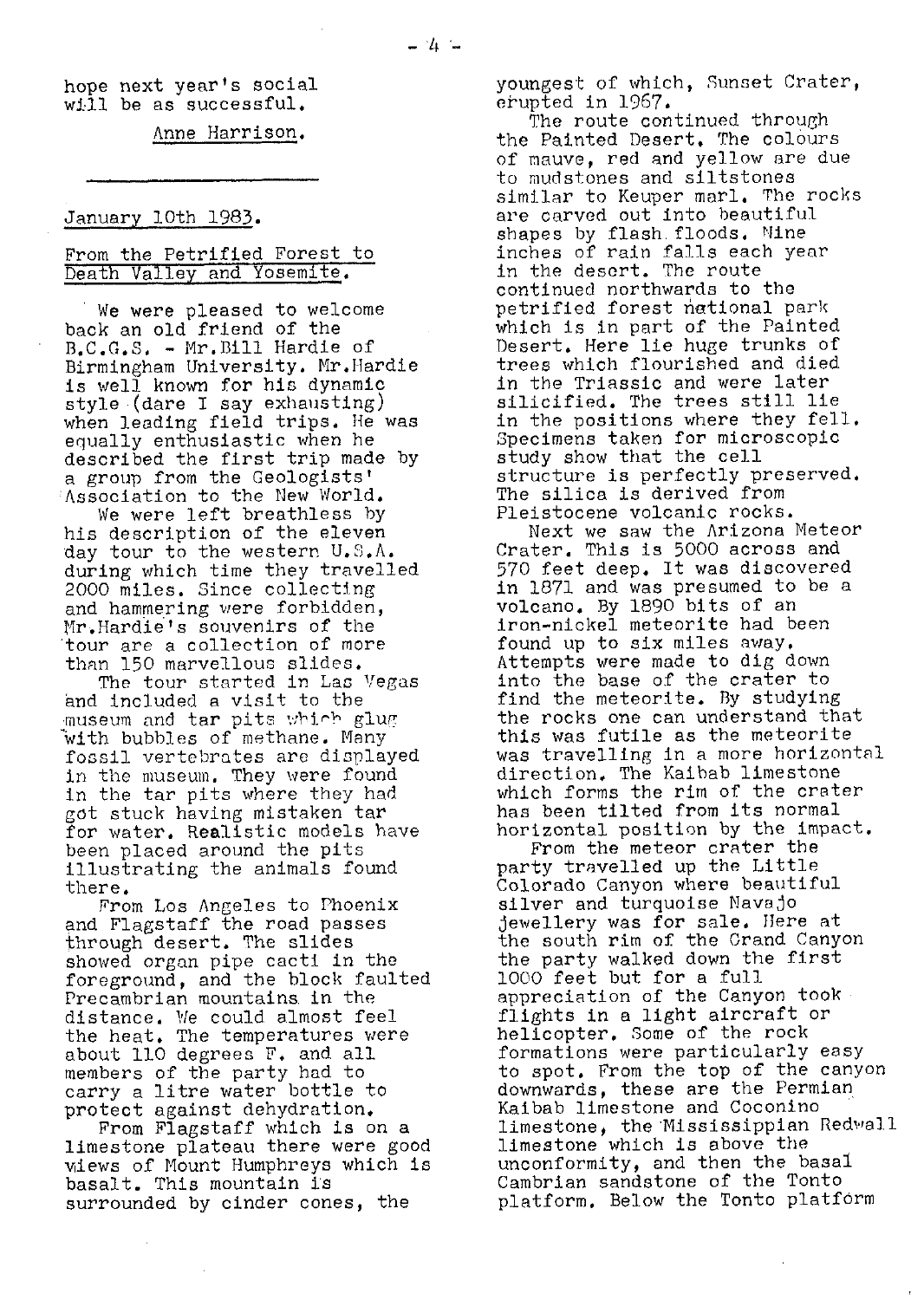the Colorado river could be seen flowing in the inner gorge through Vishnu schists.

From the Gran Canyon the journey continued past Lake Powell to Zion Canyon. The rocks on both sides are Navajo sandstone. Lake Powell has been created by Powell Dam which provides Hydro-electric power. It is quite a surprise to•see a reservoir built on such permeable rock but so far it seems to work! At Zion Canyon old Indian cave dwellings can be seen,

Mr.Hardie met an American who graduated "in oil" from Birmingham University in 1926. On emigrating to America his initial success was in hydrogeology and ie has stayed in this field ever, since. Zion Canyon is full of natural rock arches formed by erosion but which have no relation to the flat rock planes.

The trip continued to Bryce Canyon. The name is not appropriate since the canyon is really a complicated escarpment of flat Eocene limestones with Tertiary basalt on top. The ;classic features of the canyon are rock pinnacles called Hoodoos. ,These create the appearance of fairyland with numerous castles and gloriously shaped towers. Bryce Canyon is also famous for its chipmunks, which look very friendly but are said to carry plague.

Leaving Bryce Canyon, the route passed through Las Vegas to Death Valley, where the museum was closed due to the summer heat. The valley floor is covered with polygonal boron salt pools. Borate salt mining occurred here in the 1870's.

The party then experienced what it is like to be true pioneers. Between Death Valley and Owens Valley, their coach broke down. They were stranded from 3 pm. until ll.\_i0 pm. with no tools and no air conditioning, and the warning that as night came on rattle snakes and scorpions might be found keeping warm on the road!

They finally made it to Yosemite National Park in the Sierra Nevada.

The park is in a glacial valley which has been carved in granite. There were some marvellous views of rock arches formed by glacial erosion and the "Half-Dome" which probably represents the highest level of the granite.

The trip was now almost over, the last stop being San Fransisco, famous for its smog, cable cars and Golden Gate bridge.The final excursion was to the San Andreas fault. The 1906 earthquake caused the Pacific side of the fault to move 16 feet northwards. A fence, said to be the original, illustrates the point. Certainly this fence is similar to the one on an old photograph of the site.

Mr.Hardie's lecture was enthusiastically received by a large audience and question time was lively with a couple of members comparing their own experiences and impressions with those of Mr.Hardie. Everyone who has visited the area agrees that it is a marvellous experience, and those of us who had not were left wondering how we could arrange a trip. Perhaps an extended B.C.G.S. weekend field trip? It is fun to dream.

Anne Harrison .

## National Scheme for Geological Site Documentation

Last year the Society was approached by the City of Stoke museum for help in setting up a. catalogue of geological sites in this area. Stoke is the nearest record centre taking part in this scheme, which aims to collect information on geological sites for conservation, research and educational purposes.

It was agreed to help, using the Society's own list of conservation sites as a basis. This has been enlarged, and some 200 large and  $\cdot$ small sites have been recorded in and around the Black Country. Copies of the records are available for reference at the Allied Centre.

In many cases, the amount of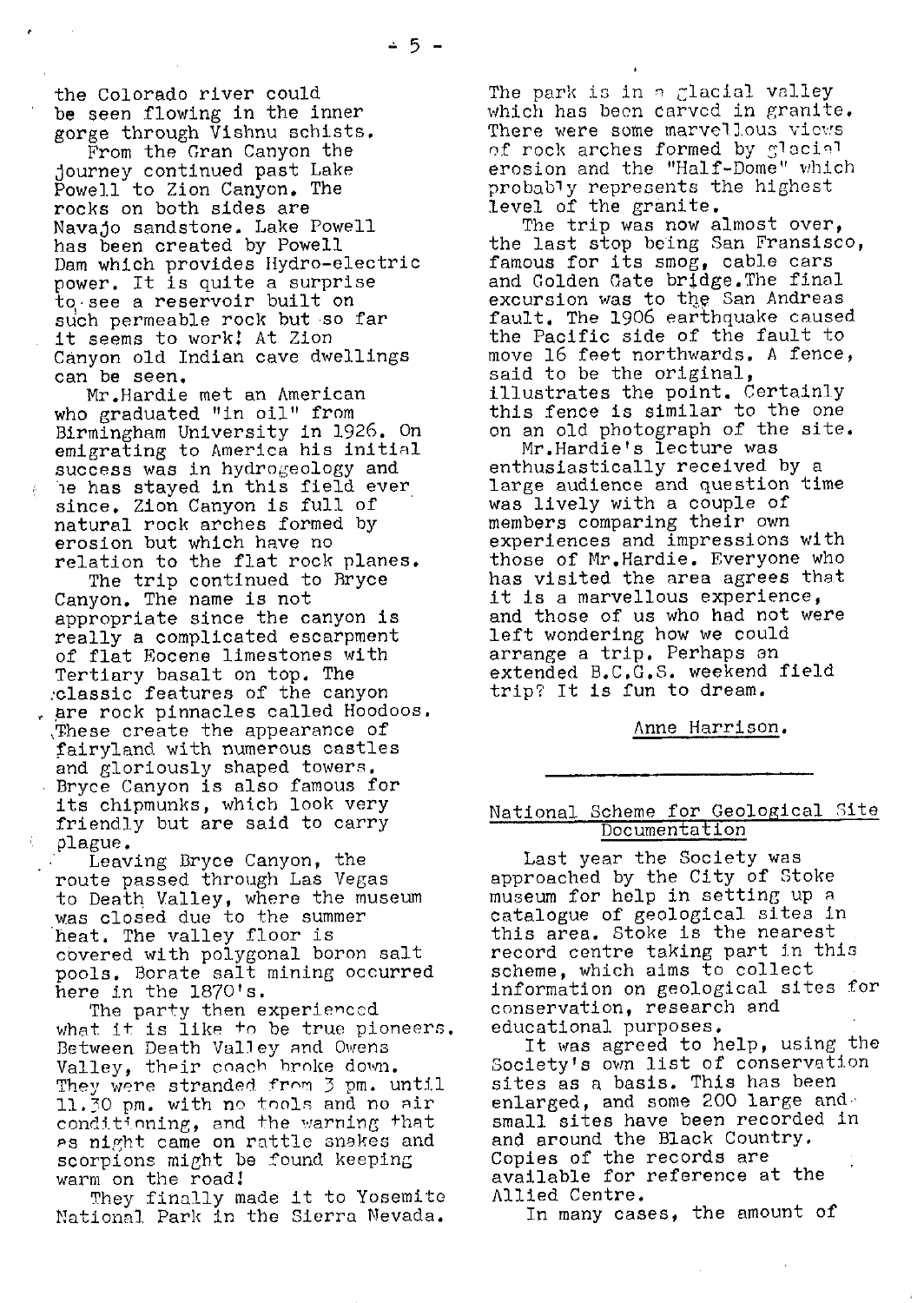in{'ormation is rather meagre. Members may be able to provide further details, whether from their own observations or by way of references in the geological literature. There must also be many more exposures to be added. It would be good if we could produce a comprehensive and useful set of records. I shall be glad to hear from anyone who is able to help.

Nigel Bradley .

l1.,Leicester Close, Warley, West Midlands, B67 5NJ. Tel. 021-429-8833.

Letters

Wolfson College, Oxford.

Dear Maitland,

Please find enclosed my membership fee. Being at Durham these last three years I have been unable to attend most of the meetings, which take place during term time. Hopefully I will be able to attend more meetings in the coming years.

I have just started upon a research project at Oxford University, looking into the Church Stretton fault system. It is hoped that mapping along the line of fault and a re-examination of some of the more important formations from Church Stretton to Old Radnor might yield some evidence as to possible strike-slip movements along the line of the fault.

*The early,.* Wenlockian limestones of Old Radnor and Nash Scar, Presteign, appear to be on opposite sides of the fault, and there is a possibility that these two formations were originally one, prior to strike-slip movement along the fault in post early Wenlock times. The Precambrian rocks to either side of the fault

in the region of Old Radnor are markedly different, though whether this is due to strike-slip movement is yet to be seen.

Both the Precambrian sediments and the Dolyhir limestone at Old Radnor are traversed by numerous near vertical shear fractures, which certainly fits in with a degree of strike-slip movement in the region.

Dr.Woodcock at Cambridge has recently been working on the other major fault of Shropshire, the Pontesford-Unley fault, and its southward continuation, the Clun Forest disturbance. This fault appears to have had a very dynamic history during late Ordovician times, during what' Professor Whittard termed the "Taesnian Orogeny". It is interesting that the Caledonian Orogeny, so important in northern Britain and north Wales appears to have had little effect on Shropshire geology.

Yours sincerely,

Nicholas Andrews

Nicholas has promised to keep us up to date. Editor.

Committee Dates

## General Conservation

| <u> 1979 - John MacHannel, fransk politiker (* 1984)</u> |             |             |
|----------------------------------------------------------|-------------|-------------|
|                                                          | April 18th. | May 16th.   |
|                                                          | June 27th.  | July 18th.  |
| Sept.                                                    | 5th.        | Sept. 26th. |
| Nov.                                                     | 7th.        | Nov. 21st.  |

All at Allied Centre 8 pm.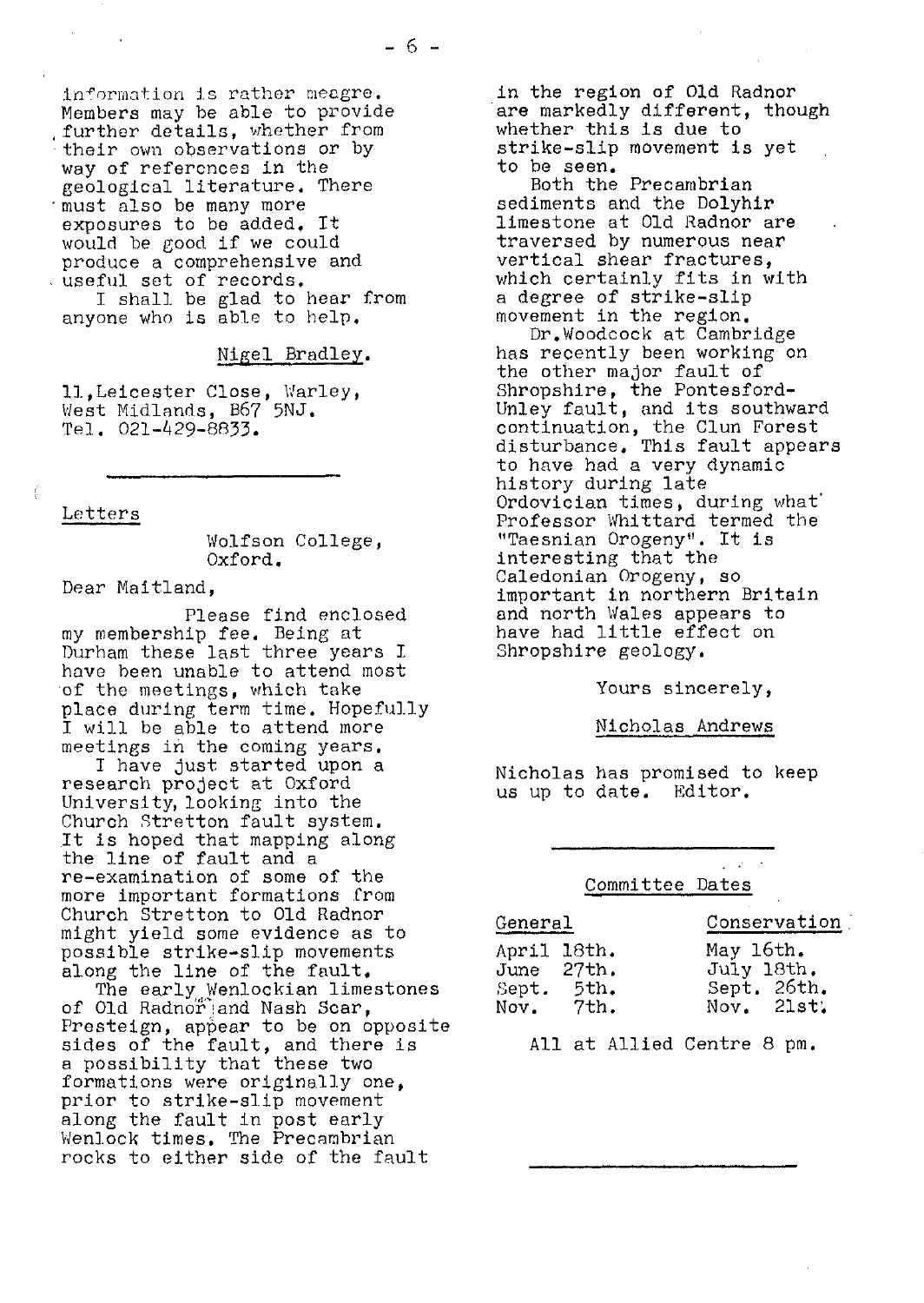#### Other Meetings.

## Geological Curators' Group.

April 29th. Spring Meeting. Merseyside County Museum, Liverpool. Joint meeting with Association of Teachers of Geology. Details from Geoff Tresise, Merseyside Museum, William Brown Street, Liverpool, L3 8EN.

#### Geographical Association .

Caves - Science and Exploration. Dr.A.C.Waltham will lecture in Room G33, Faculty of Education, University of Birmingham. May 12th. 7.30 pm. 35 pence.

## Geological Society .

Collision Tectonics.April 26-27 Lectures at Wellcome Lecture Hall, 6 Carlton House Terrace, London.

## University of Aston, Birmingham.

Reflected Light Microscopy.

Dr. Vaughan. May 16-21. Introductory Course.

IN

New Field Secretary .

Nigel Bradley,1l Leicester Close, Warley, West Midlands, B67 5NJ. Tel, 021-429-8833.

Hon.Gec. Paul 3hilston, 16, St.Nicolas Gardens, Kings Norton, Birmingham B38 8TW.  $Te1. 021 - 459 - 3603.$ 

John Easter, 27, Fairlawn Drive, Kingswinford, West Midlands, DYK OPT. T el. Kingswinford 4916.

Editor, Sheila Pitts, 17 the Pear Orchard, Northway Farm, Tewkesbury, Clos.  $GL20$   $SRG$ .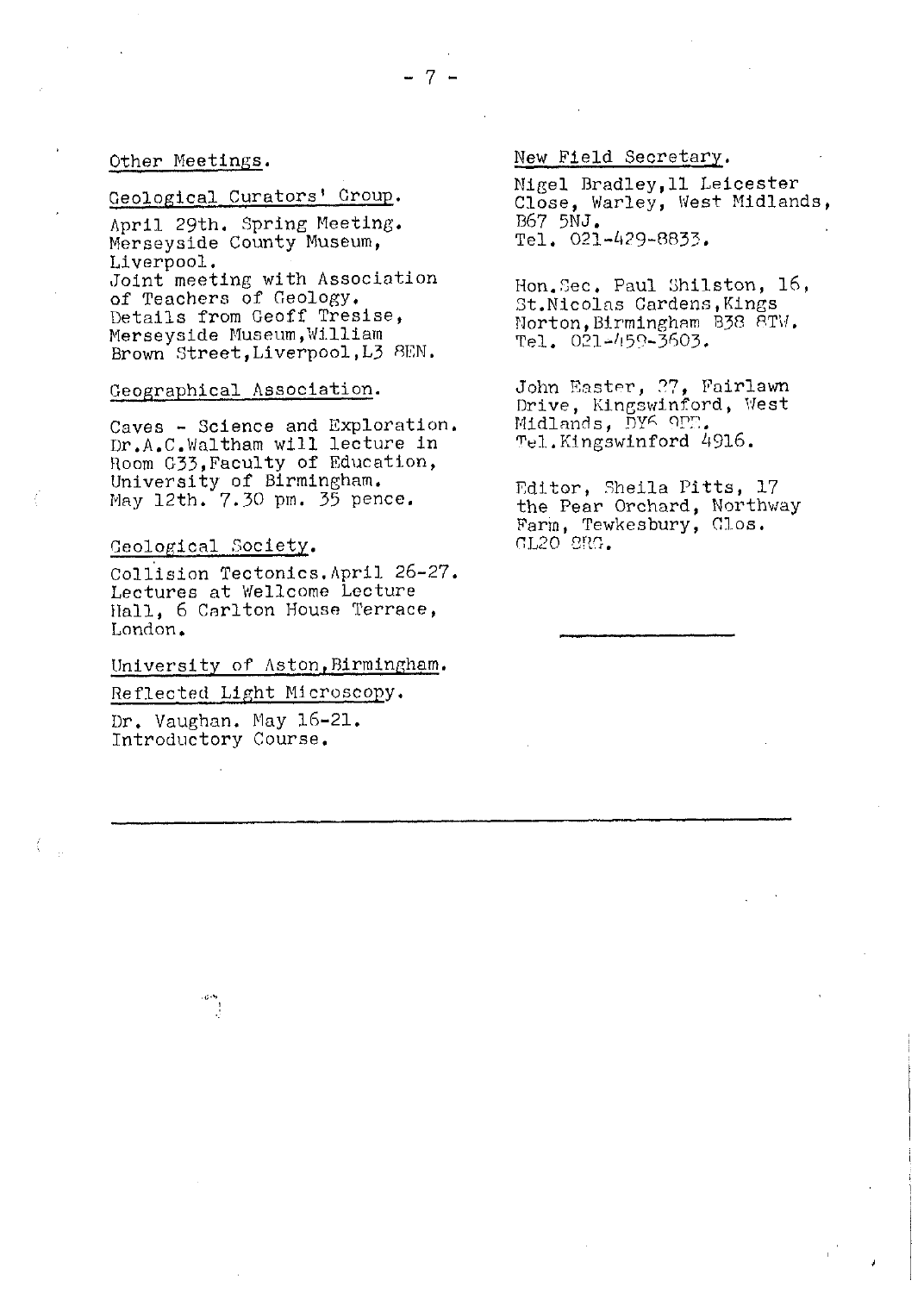## PEAK DISTRICT MINING MUSEUM. MATLOCK BATH. DERBYSHIRE

#### Directions:

Matlock Bath can be approached from the south (A6 from Derby) or from the southwest (M6 to Stafford then Uttoxeter, Ashbourne, B5035 to Wirksworth, B5036 to Cromford and A6 to Matlock Bath),

The Mining Museum is housed in The Pavilion which is one of the first buildings on the right-hand side of the A6 as it descends into Matlock Bath from Cromford.

The Mining Museum has its own car park. There is also a car park a short distance up t he steep road which leads up to The Heights of Abraham.